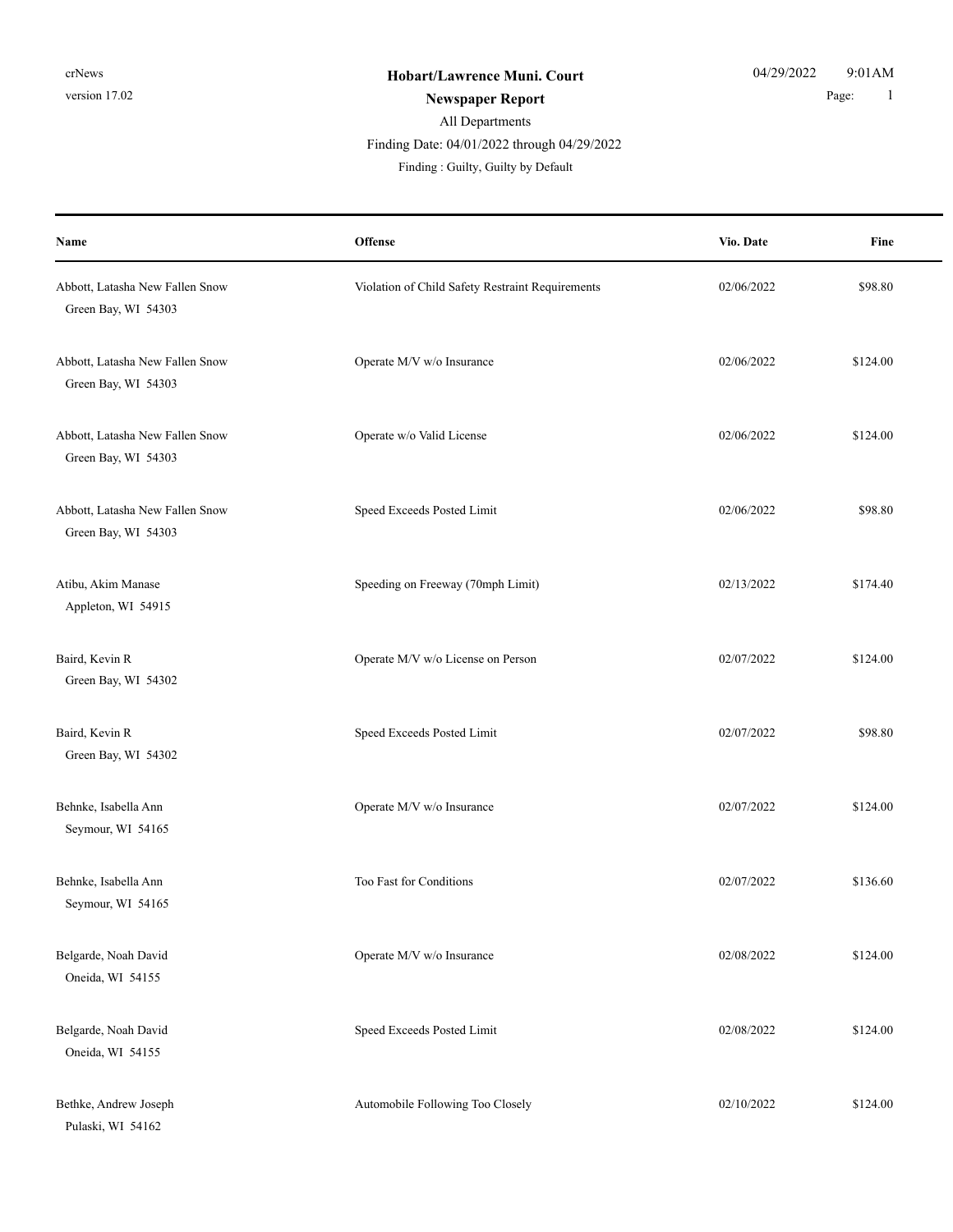### All Departments **Newspaper Report** 2 Finding : Guilty, Guilty by Default Finding Date: 04/01/2022 through 04/29/2022

**Offense** Fine **Name Vio. Date** Bliske, Brian William JR **Operate M/V w/o Proof of Insurance** 02/08/2022 \$10.00 De Pere, WI 54115 Bliske, Brian William JR **Operate M/V After Reg Susp 62/08/2022** \$98.80 De Pere, WI 54115 Brisk, Leon R **Failure to Yield from Parked Position** 62/10/2022 \$98.80 Oneida, WI 54155 Brooks, Logan Scott **Contract Contract Contract Contract Contract Contract Contract Contract Contract Contract Contract Contract Contract Contract Contract Contract Contract Contract Contract Contract Contract Contract Con** Little Chute, WI 54113 Brooks, Logan Scott **Contract Contract Contract Contract Contract Contract Contract Contract Contract Contract Contract Contract Contract Contract Contract Contract Contract Contract Contract Contract Contract Contract Con** Little Chute, WI 54113 Brunette, Nicholas J S98.80 Green Bay, WI 54313 Caruso, Abriana Mercedes Speed Exceeds Posted Limit 2020212022 \$98.80 Green Bay, WI 54304 Cornelius, Jasmine Marie 2012 124.00 Cornelius, Jasmine Marie 2014 12:00 Operate M/V w/o License on Person 2016 De Pere, WI 54115 Cornelius, Jasmine Marie Operate M/V After Reg Susp 03/04/2022 \$73.60 De Pere, WI 54115 Dallas, Cedric James **Non Registration of M/V** 02/17/2022 \$98.80 Green Bay, WI 54302 David, Joshua L Christian Compared M/V w/o Proof of Insurance 02/04/2022 \$10.00 Oneida, WI 54155 David, Joshua L Speed Exceeds Posted Limit 02/04/2022 \$124.00 Oneida, WI 54155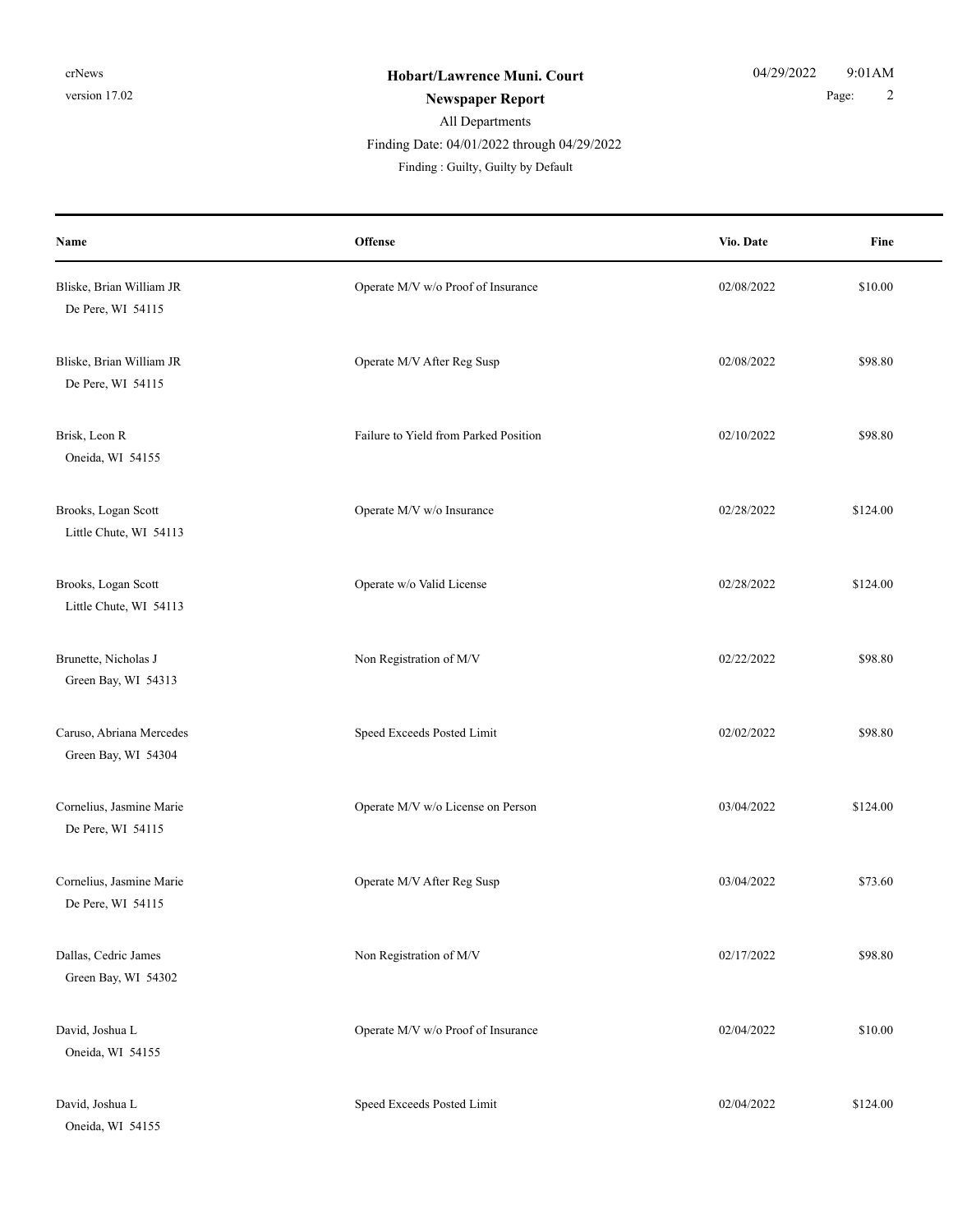Finding Date: 04/01/2022 through 04/29/2022

| Name                                                    | <b>Offense</b>                        | Vio. Date  | Fine       |
|---------------------------------------------------------|---------------------------------------|------------|------------|
| Doxtator, Jessie J<br>De Pere, WI 54115                 | Operate M/V w/o Insurance             | 02/27/2022 | \$124.00   |
| Doxtator, Jessie J<br>De Pere, WI 54115                 | Speed Exceeds Posted Limit            | 02/27/2022 | \$174.40   |
| Draghicchio, Sofia Ann<br>Green Bay, WI 54313           | Unreasonable/Imprudent Speed and FVC  | 02/25/2022 | \$1,106.39 |
| Ducat, Catrina Marie<br>Green Bay, WI 54302             | Operate M/V w/o Insurance             | 02/08/2022 | \$124.00   |
| Ducat, Catrina Marie<br>Green Bay, WI 54302             | Display Unauthorized Registration     | 02/08/2022 | \$161.80   |
| Fay, Kathleen Margaret<br>Kewaunee, WI 54216            | Too Fast for Conditions               | 02/04/2022 | \$136.60   |
| Gigstead, Marley Kate<br>De Pere, WI 54115              | Speed Exceeds Posted Limit            | 02/08/2022 | \$149.20   |
| Gonzalez Cervantes, Javier Martin<br>Appleton, WI 54911 | Operating While Suspended             | 02/04/2022 | \$124.00   |
| Gonzalez Cervantes, Javier Martin<br>Appleton, WI 54911 | Non Registration of M/V               | 02/04/2022 | \$98.80    |
| Grant, Marlene L<br>Green Bay, WI 54301                 | Illegal Pass of School Bus - Reported | 02/18/2022 | \$250.00   |
| Greely, Travis Michael<br>Green Bay, WI 54313           | Display Unauthorized Registration     | 02/05/2022 | \$161.80   |
| Green, Linda Wiggins<br>De Pere, WI 54115               | Operate M/V w/o Insurance             | 02/28/2022 | \$124.00   |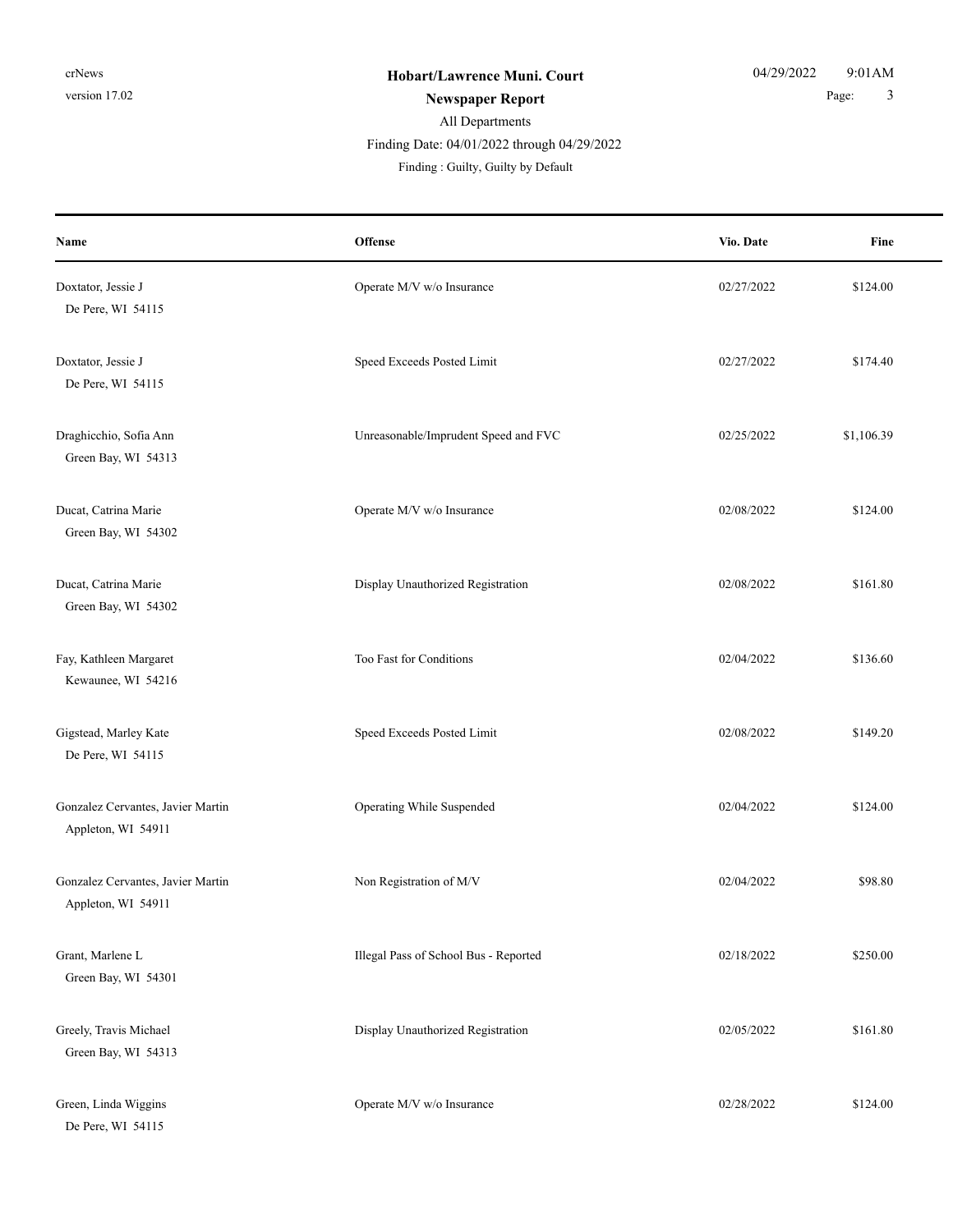### All Departments **Newspaper Report** 2 and 2 and 2 and 2 and 2 and 2 and 2 and 2 and 2 and 2 and 2 and 2 and 2 and 2 and 2 and 2 and 2 and 2 and 2 and 2 and 2 and 2 and 2 and 2 and 2 and 2 and 2 and 2 and 2 and 2 and 2 and 2 and 2 and 2 and

Finding Date: 04/01/2022 through 04/29/2022

| Name                                          | Offense                                     | Vio. Date  | Fine       |
|-----------------------------------------------|---------------------------------------------|------------|------------|
| Green, Linda Wiggins<br>De Pere, WI 54115     | Speed Exceeds Posted Limit                  | 02/28/2022 | \$98.80    |
| Harris, Heather J<br>Green Bay, WI 54311      | Vehicle Operatior Failure to Wear Seat Belt | 02/01/2022 | \$10.00    |
| Hoell, Joseph Patrick<br>Greenville, WI 54942 | Speed Exceeds Posted Limit                  | 02/09/2022 | \$149.20   |
| Hussin, Amber Lynn<br>Wausau, WI 54403        | Speeding on Freeway (65mph Limit)           | 02/17/2022 | \$124.00   |
| Ighawi, Saif Firas<br>Green Bay, WI 54301     | Speed Exceeds Posted Limit                  | 02/13/2022 | \$174.40   |
| Karchinski, Jacob David<br>De Pere, WI 54115  | Speed Exceeds Posted Limit                  | 02/05/2022 | \$149.20   |
| Karweick, Summer Alison<br>Seymour, WI 54165  | Speed Exceeds Posted Limit                  | 02/02/2022 | \$98.80    |
| Kempen, Javon Dean<br>Green Bay, WI 54304     | Speed Exceeds Posted Limit                  | 02/14/2022 | \$124.00   |
| King, Albert Ray<br>Seymour, WI 54165         | Operate M/V w/o Insurance                   | 02/09/2022 | \$124.00   |
| King, Albert Ray<br>Seymour, WI 54165         | Unreasonable/Imprudent Speed and FVC        | 02/09/2022 | \$136.60   |
| King, Albert Ray<br>Seymour, WI 54165         | Hit & Run - Property Adjacent to Highway    | 02/09/2022 | \$7,653.32 |
| King, Albert Ray<br>Seymour, WI 54165         | Failure to Report Accident                  | 02/09/2022 | \$313.00   |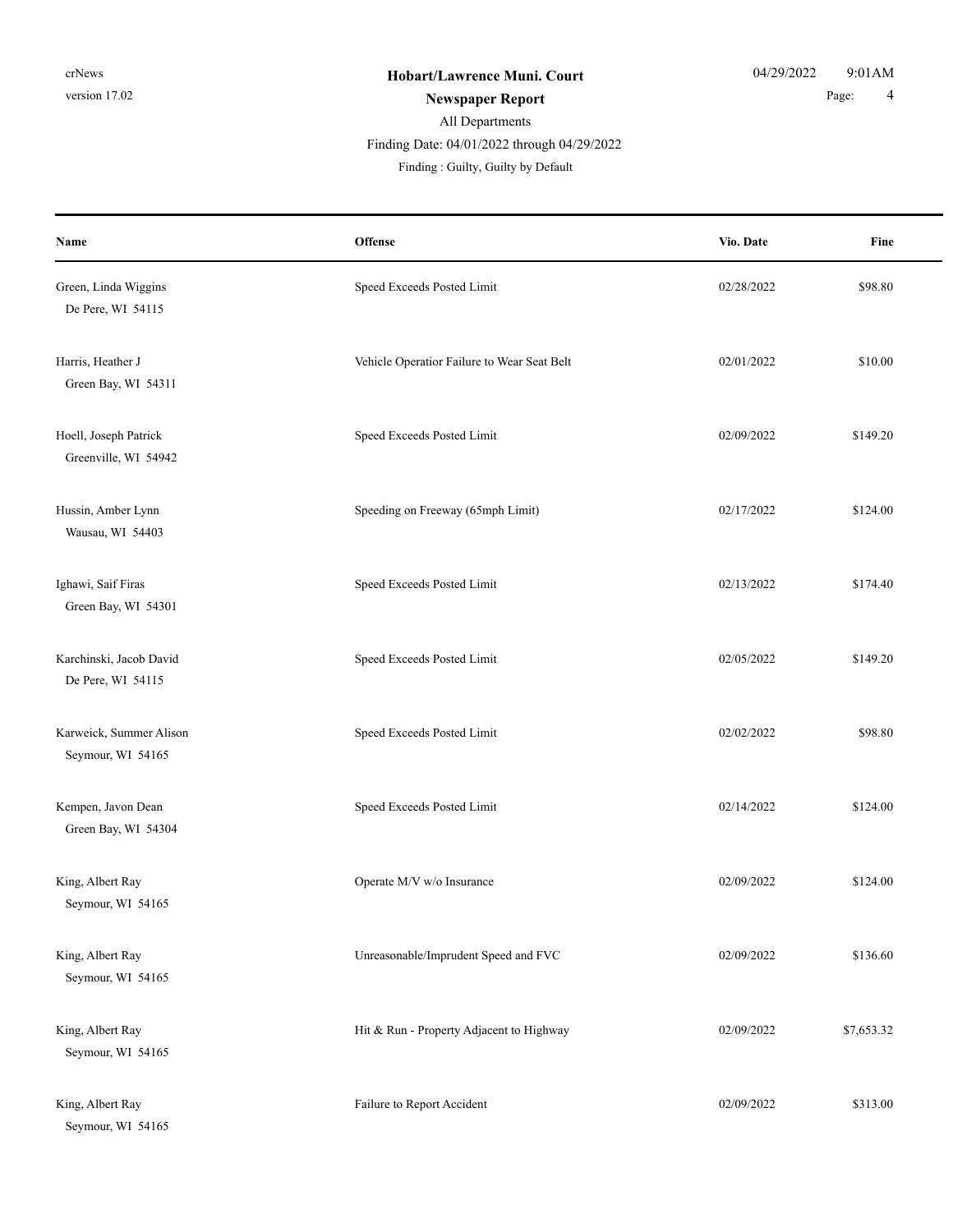### All Departments **Newspaper Report** 5

Finding Date: 04/01/2022 through 04/29/2022

| Name                                               | <b>Offense</b>                           | Vio. Date  | Fine     |
|----------------------------------------------------|------------------------------------------|------------|----------|
| Klarner, Kayla Lee<br>Green Bay, WI 54303          | Speed Exceeds Posted Limit               | 02/09/2022 | \$98.80  |
| Klassen, Hunter Lee<br>Hobart, WI 54155            | Non Registration of M/V                  | 02/25/2022 | \$98.80  |
| Klassen, Hunter Lee<br>Hobart, WI 54155            | Operate M/V w/o Insurance                | 02/25/2022 | \$124.00 |
| Klassen, Hunter Lee<br>Hobart, WI 54155            | Failure to Report Accident               | 02/25/2022 | \$313.00 |
| Krieser, Steven David<br>Neenah, WI 54956          | Automobile Following Too Closely         | 02/25/2022 | \$124.00 |
| Lagunes De La Cruz, Moises<br>Pulaski, WI 54162    | Non Registration of M/V                  | 02/07/2022 | \$98.80  |
| Lasee, Sheena Beth Jean May<br>Green Bay, WI 54303 | Too Fast for Conditions                  | 02/04/2022 | \$136.60 |
| Lor, Fong<br>Green Bay, WI 54313                   | Operate M/V w/o Insurance                | 02/23/2022 | \$124.00 |
| Lor, Fong<br>Green Bay, WI 54313                   | Hit & Run - Property Adjacent to Highway | 02/23/2022 | \$187.00 |
| Marinoff, Dilan John<br>Little Chute, WI 54140     | Unreasonable/Imprudent Speed and FVC     | 02/26/2022 | \$136.60 |
| Mawae, Travis K<br>Green Bay, WI 54303             | Too Fast for Conditions                  | 02/04/2022 | \$136.60 |
| Micke, Victoria Ann<br>Hobart, WI 54155            | Failure to Yield at Stop Sign            | 02/01/2022 | \$98.80  |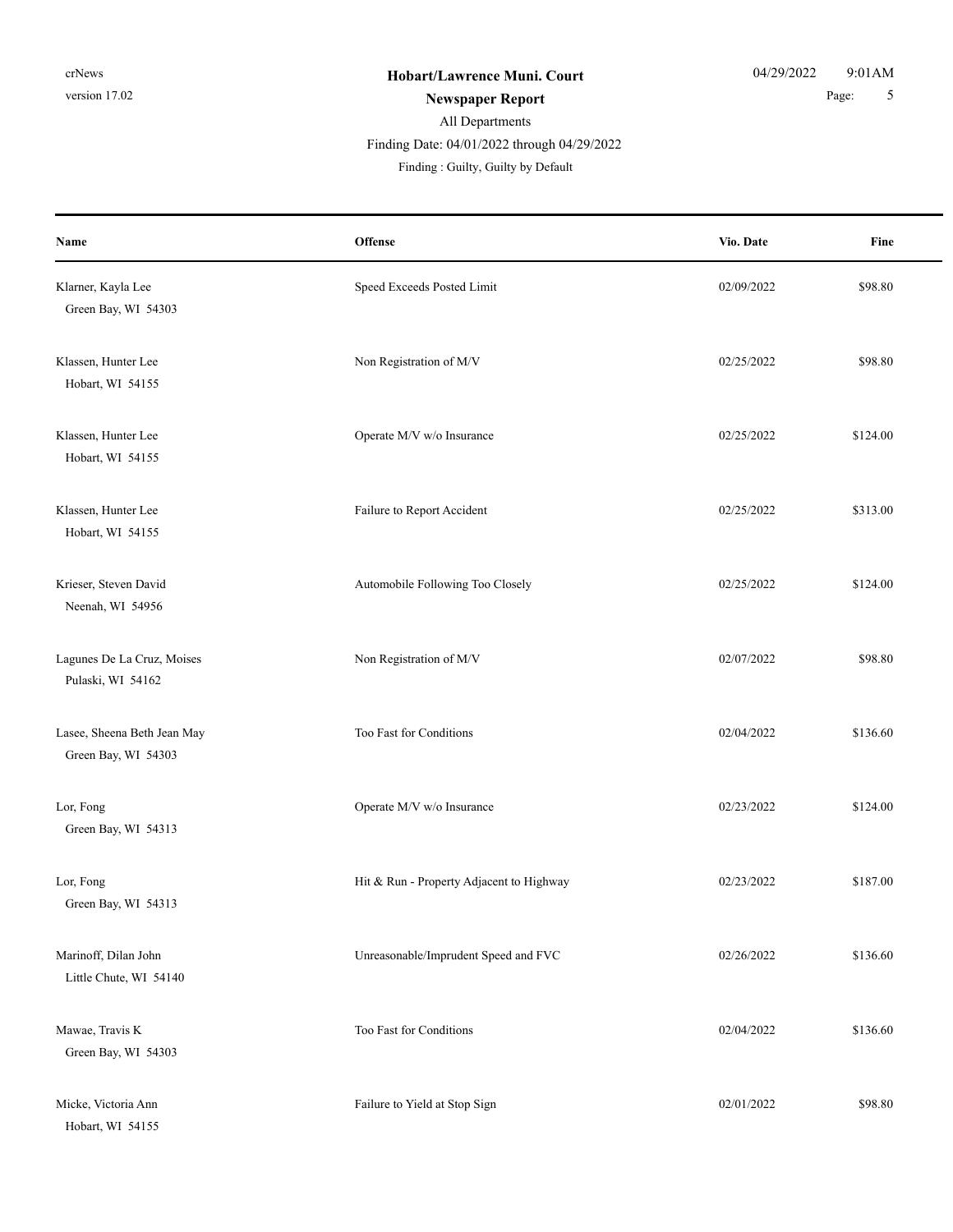## All Departments Finding Date: 04/01/2022 through 04/29/2022

| Name                                                 | Offense                       | Vio. Date  | Fine       |
|------------------------------------------------------|-------------------------------|------------|------------|
| Montcrieff, Anthony Michael<br>Green Bay, WI 54304   | Non Registration of M/V       | 02/26/2022 | \$98.80    |
| Munoz Quinones, Christopher A<br>Green Bay, WI 54302 | Failure to Yield at Stop Sign | 02/07/2022 | \$313.00   |
| Munoz Quinones, Christopher A<br>Green Bay, WI 54302 | Operate M/V w/o Insurance     | 02/07/2022 | \$124.00   |
| Pipping, Ethan Jared<br>Crystal Falls, MI 49920      | <b>Unsafe Lane Deviation</b>  | 02/12/2022 | \$98.80    |
| Pipping, Ethan Jared<br>Crystal Falls, MI 49920      | Operate M/V w/o Insurance     | 02/12/2022 | \$124.00   |
| Porto, Mikaela Aydee<br>Milwaukee, WI 53204          | Speed Exceeds Posted Limit    | 03/08/2022 | \$98.80    |
| Porto, Mikaela Aydee<br>Milwaukee, WI 53204          | Non Registration of M/V       | 03/08/2022 | \$98.80    |
| Powless, Crimsen Uriah<br>Oneida, WI 54155           | Speed Exceeds Posted Limit    | 02/03/2022 | \$124.00   |
| Powless, Crimsen Uriah<br>Oneida, WI 54155           | Operating While Suspended     | 02/03/2022 | \$124.00   |
| Rodriguez, Brigett Amarie<br>Green Bay, WI 54313     | Speed Exceeds Posted Limit    | 02/17/2022 | \$124.00   |
| Roffers, Chad W<br>Hobart, WI 54155                  | Open Burning Restricted       | 02/02/2022 | \$1,124.00 |
| Sandahl, Cody Jon<br>Green Bay, WI 54311             | Speed Exceeds Posted Limit    | 02/09/2022 | \$98.80    |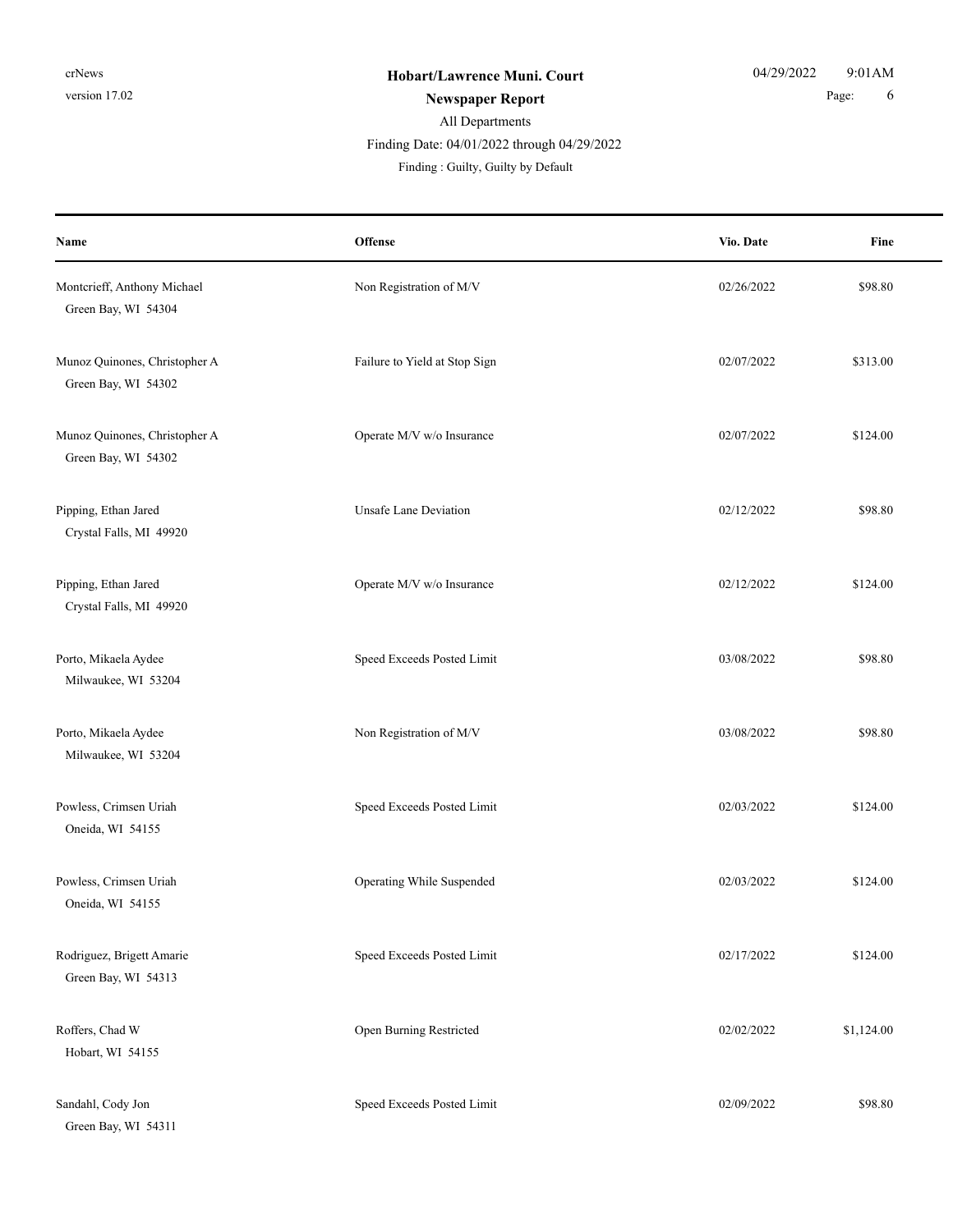Finding Date: 04/01/2022 through 04/29/2022

| Name                                                  | Offense                                    | Vio. Date  | Fine     |
|-------------------------------------------------------|--------------------------------------------|------------|----------|
| Silvius, Tutau Jane<br>De Pere, WI 54115              | Operate M/V w/o Insurance                  | 02/24/2022 | \$124.00 |
| Silvius, Tutau Jane<br>De Pere, WI 54115              | Display Unauthorized Registration          | 02/24/2022 | \$161.80 |
| Silvius, Tutau Jane<br>De Pere, WI 54115              | Non Registration of M/V                    | 02/24/2022 | \$98.80  |
| Skenandore, Danelle Teyewelata<br>Green Bay, WI 54304 | Open Intoxicants in M/V - Passenger        | 02/03/2022 | \$124.00 |
| Skenandore, Danelle Teyewelata<br>Green Bay, WI 54304 | Littering Prohibited                       | 02/03/2022 | \$124.00 |
| Skenandore, Ellery Keith<br>De Pere, WI 54115         | Speed Exceeds Posted Limit                 | 02/08/2022 | \$124.00 |
| Skenandore, Marcus J<br>Seymour, WI 54165             | Operate M/V w/o Proof of Insurance         | 02/08/2022 | \$10.00  |
| Skenandore, Marcus J<br>Seymour, WI 54165             | Operate M/V w/o Insurance                  | 02/26/2022 | \$124.00 |
| Skenandore, Marcus J<br>Seymour, WI 54165             | Speed Exceeds Posted Limit                 | 02/26/2022 | \$98.80  |
| Smith, Nickolas Edward<br>Green Bay, WI 54302         | Speed Exceeds Posted Limit                 | 02/15/2022 | \$124.00 |
| Spice, David Alan<br>Mesa, AZ 85207                   | Fail/Yield Emerging From Nonhighway Access | 02/26/2022 | \$98.80  |
| Swaney, Christopher Thomas<br>Hobart, WI 54155        | Fail Apply Title Transfer                  | 02/13/2022 | \$98.80  |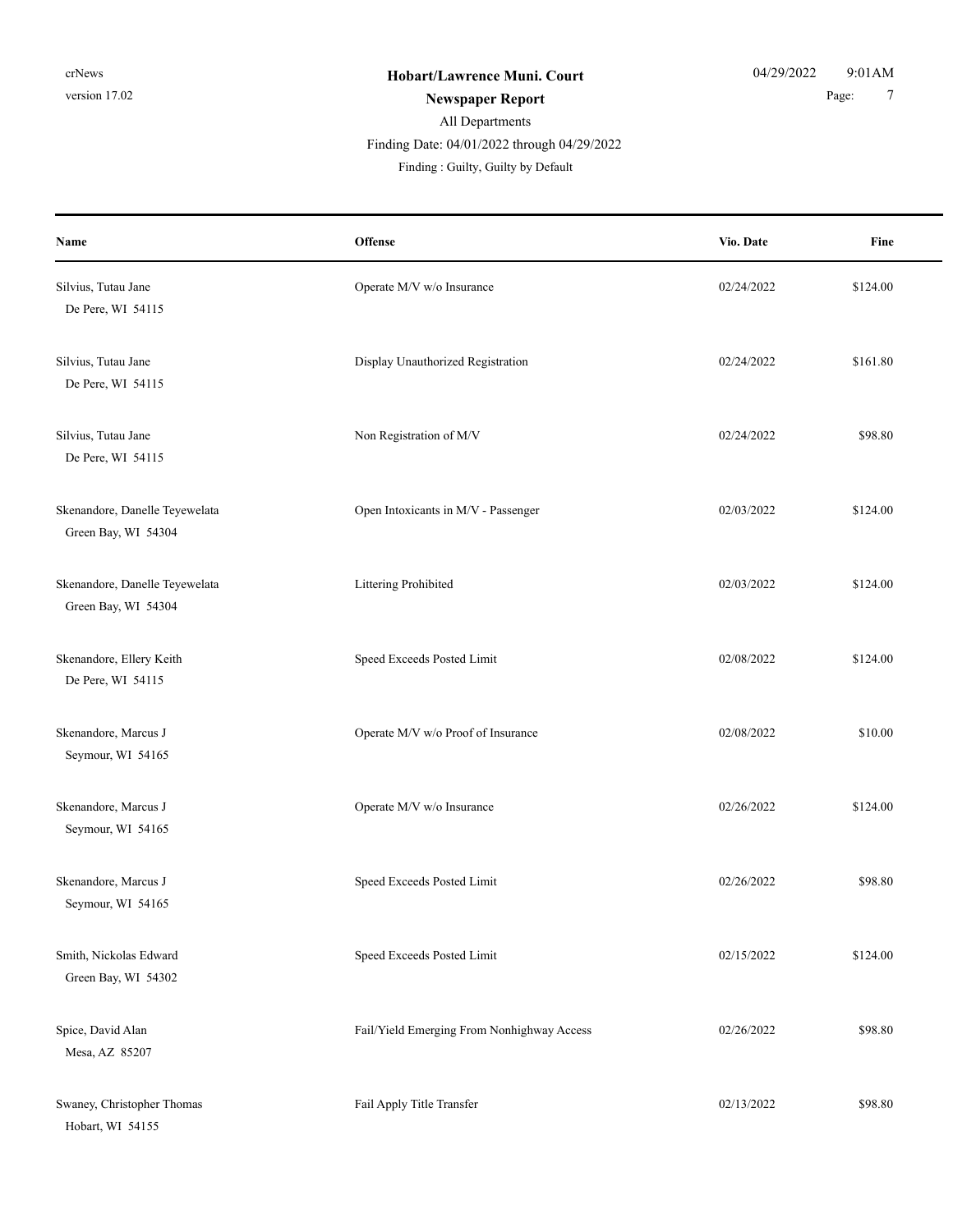### Finding Date: 04/01/2022 through 04/29/2022

| Name                                          | Offense                                              | Vio. Date  | Fine     |
|-----------------------------------------------|------------------------------------------------------|------------|----------|
| Taff, Brandon James<br>Appleton, WI 54914     | Operate M/V w/o Insurance                            | 02/13/2022 | \$98.80  |
| Taff, Brandon James<br>Appleton, WI 54914     | Operate M/V w/o License on Person                    | 02/13/2022 | \$124.00 |
| Teller, Amber Jean<br>Green Bay, WI 54303     | Operate w/o Valid License                            | 02/16/2022 | \$124.00 |
| Teller, Amber Jean<br>Green Bay, WI 54303     | Speed Exceeds Posted Limit                           | 02/16/2022 | \$98.80  |
| Tessen, Tony Nicholas<br>Kaukauna, WI 54130   | Speeding on Freeway (70mph Limit)                    | 02/17/2022 | \$250.00 |
| Thomas, Mary Rosalie<br>Oneida, WI 54155      | Speed Exceeds Posted Limit                           | 02/02/2022 | \$149.20 |
| Thunder, Sherri Lynn<br>Shawano, WI 54166     | Operate M/V w/o Proof of Insurance                   | 03/08/2022 | \$10.00  |
| Thunder, Sherri Lynn<br>Shawano, WI 54166     | Non Registration of M/V                              | 03/08/2022 | \$98.80  |
| Thyne, Daniel F<br>De Pere, WI 54115          | Speed Exceeds Posted Limit                           | 02/08/2022 | \$98.80  |
| Tran, Nha T<br>Green Bay, WI 54313            | Failure to Change Lane Passing Stopped Emerg Vehicle | 02/21/2022 | \$187.00 |
| Voight, Brittany Barbara<br>Seymour, WI 54165 | Speed Exceeds Posted Limit                           | 02/01/2022 | \$98.80  |
| Ward, Zachary Darold<br>Green Bay, WI 54303   | Speed Exceeds Posted Limit                           | 02/14/2022 | \$218.50 |